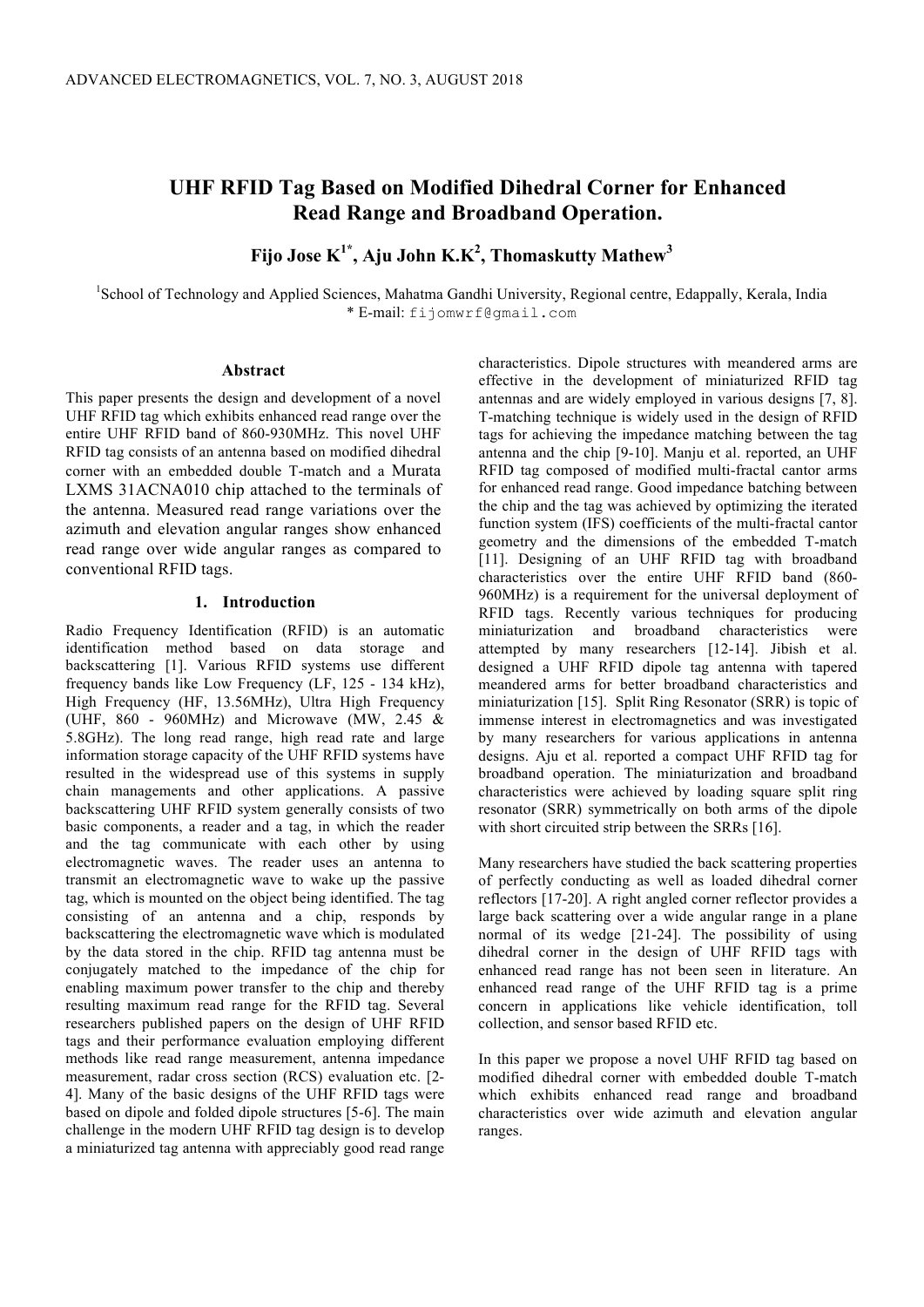#### **2. UHF RFID tag Design and Testing**

The simulation software CST Microwave studio suite is used for the design of the proposed UHF RFID tag based on modified dihedral corner. Configuration of the proposed UHF RFID tag based on modified dihedral corner is illustrated in Figure1. Figure  $1(a)$  and  $1(b)$  shows the front and back views of the proposed tag respectively. The proposed structure is developed using FR-4 substrate with metallic backing. The tag antenna consists of a 90° dihedral corner with the corner edge truncated. An embedded double T-match is incorporated on the truncated face with an RFID chip Murata LXMS 31ACNA010 with an impedance of 12 j107Ω at 866 MHz with threshold power of -8dBm connected between the terminals of the antenna. A good conjugate impedance matching between the input impedance of the modified dihedral corner antenna structure and the chip impedance is essential for maximizing the read range. Then the antenna structure is simulated and the parameters are optimized to achieve close conjugate matching with the chip impedance at 866 MHz.



Figure 1: Configuration of UHF RFID tag based on modified dihedral corner. (a) Front View, (b) Back View.

Optimized parameters are  $L_1 = 75$ mm,  $L_2 = 16$ mm,  $L_3 =$ 0.5mm,  $W_1 = 65$ mm,  $W_2 = 15$ mm,  $W_3 = 6$ mm, T = 1.6mm. The tag antenna with these optimized parameters is fabricated on FR-4 substrate of thickness 1.6mm with relative permittivity  $\epsilon_r = 4.3$ . The simulated results of the variations of input resistance and reactance with frequency for the proposed UHF RFID tag based on modified dihedral corner are plotted in fig.2.



Figure 2: Variations of input resistance and reactance of the proposed UHF RFID tag based on modified dihedral corner.

It can be seen from the figure that the resistance and reactance of the antenna 12.083 ohms and 140.34 ohms respectively at 866MHz, which results in a close conjugate matching with the chip impedance.

The efficiency of every RFID tag depends on its read range. The read range is the maximum distance at which the RFID tag can be detected. The read range '*r* ' can be calculated using Friis free-space formula as

$$
r = \frac{\lambda}{4\pi} \sqrt{\frac{P_t G_t G_r \tau}{P_{th}}}
$$
 (1)

Where ' $\lambda$ ' is the wavelength, ' $P_t$ ' is the power transmitted by the reader,  ${}^{c}G_{t}$  is the gain of the transmitting antenna,  ${}^{c}G_{t}$ <sup>'</sup> is the gain of the receiving antenna,  $P_{th}$ <sup>'</sup> is the minimum threshold power necessary to provide enough power to the RFID tag chip, and ' $\tau$ ' is the power transmission coefficient given by

$$
\tau = \frac{4R_c R_a}{|Z_c + Z_a|^2}, 0 \le \tau \le 1
$$
 (2)

Where ' $Z_c = R_c + jX_c$ ' is the chip impedance and  $Z_a = R_a + jX_a$ is the antenna impedance. The read range measurements of the proposed tag were taken with the help of an RFID Reader STA IR0507E with a reader sensitivity of -80 dBm and EIRP of 4W with circularly polarized waves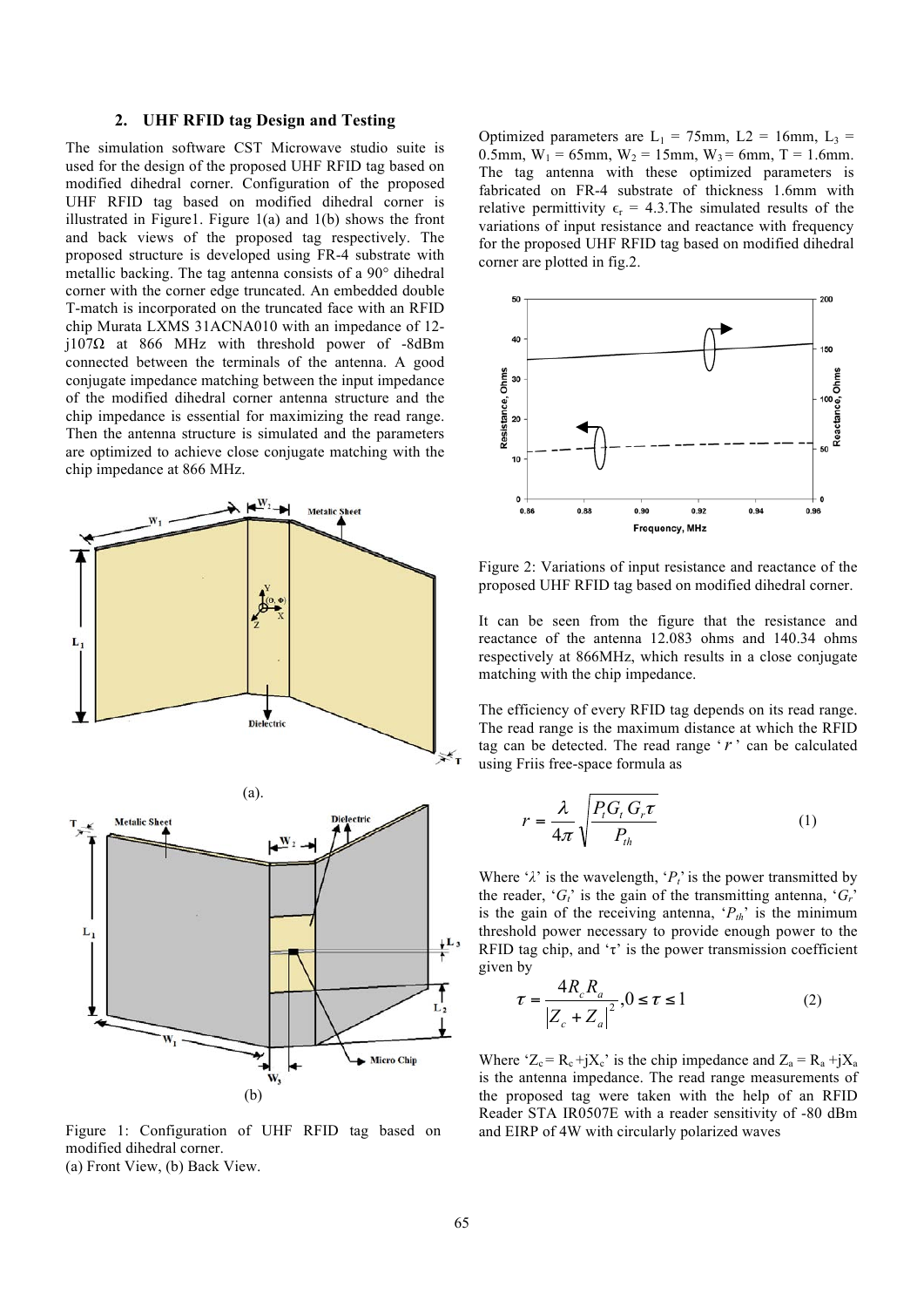

Figure 3: Setup for read range measurements.

Fig.3. shows the set-up for the read range measurement of RFID tags. RFID reader is at one side and the tag is fixed on the other stand, which can be moved to and fro. There is also an arrangement for placing the tag for different orientations in azimuth and elevation angular ranges. With the help of this arrangement the proposed tag fixed on the movable stand and the read range measurements were taken.

### **3. Results and Discussion**

The photograph of the fabricated UHF RFID tag based on modified dihedral corner is shown in figure. 4.







(b) Figure 4: Photograph of UHF RFID tag based on modified dihedral corner. (a) Front View, (b) Back View.

The measured variations in read range with frequency of the proposed UHF RFID tag based on modified dihedral corner over entire UHF RFID band (860 – 930MHz) is illustrated in Fig.5. It can be seen that a read range of 7.4meters is observed for European RFID band (866MHz). It is also observed that the proposed RFID tag exhibits a read range of 7.3meters at 915MHz (North American) and also 6.7meters at 920MHz (Chinese) it is evident that the proposed RFID tag exhibits enhanced read range over the entire UHF RFID band and is suitable for worldwide deployment in different RFID bands.



Figure 5: Variations in read range with frequency of the proposed UHF RFID tag based on modified dihedral corner.

The variation of read range of the proposed RFID tag with azimuth and elevation angular ranges at 866MHz(European) are shown in Fig.6 (a) and 6 (b). It is evident that a read range of 7.4 meters obtained for the proposed tag in free space. It can be seen from Fig. 6 (a) that the read range of the proposed tag remains constant in the azimuth angular range from  $-48^{\overline{0}}$  to  $+48^{\overline{0}}$  and beyond that the read range decreases on either side of azimuth angular range and reaches up to a minimum of 4.3meter for  $90^\circ$  From Fig. 6 (b), it is clear that the read range of the proposed tag remains constant in the elevation angular range from  $-46^{\circ}$  to  $+46^{\circ}$  and beyond that the read range decreases slightly on either side of azimuth angular range and reaches up to a minimum of 5.8meter for  $90^\circ$  It can be seen that the proposed tag offers enhanced read range over wider angular ranges.

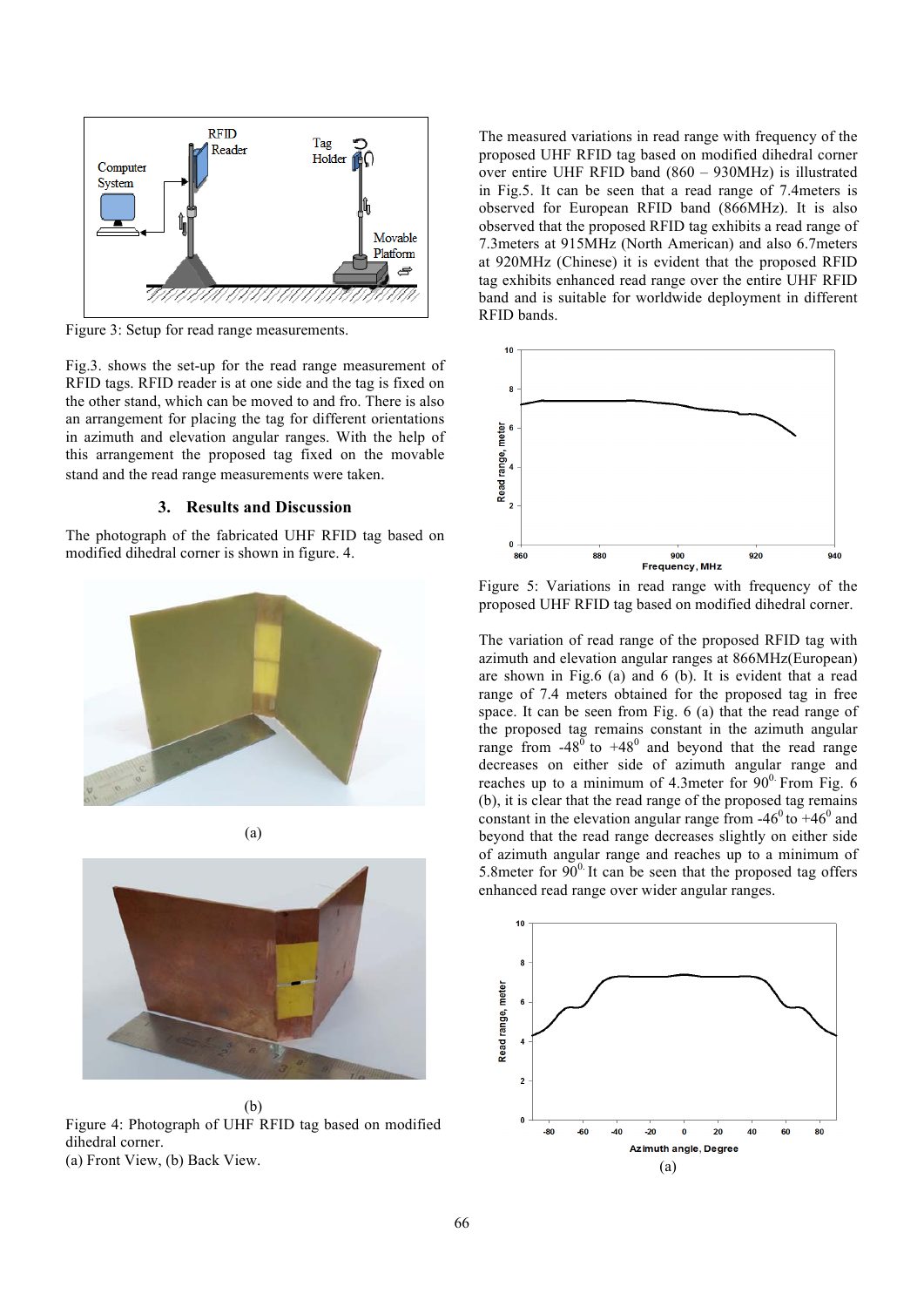

Figure 6: Variation of read range with angular range,  $f =$ 866MHz.

(a) Read range Vs Azimuth angle,  $(\Phi = 0^{\circ})$ 

(b) Read range Vs Elevation angle,  $(\Theta = 0^{\circ})$ 

The Murata LXMS 31ACNA010 with an impedance of 12 j107Ω at 866 MHz with threshold power -8dBm used in this proposed UHF RFID tag based on modified dihedral corner tag antenna.

| Model                                                   | RFIC $\&$<br>Threshold                  | Size<br>(mm)                           | Frequen-<br>cy        | Read<br>Range    |
|---------------------------------------------------------|-----------------------------------------|----------------------------------------|-----------------------|------------------|
| Model.1<br>(Ref<br>No.14                                | Alien H <sub>2</sub><br>$-14$ dBm       | 80 X 80                                | 840-960<br><b>MHz</b> | 3m               |
| 2. Model<br>(Ref<br>No.15)                              | Alien H <sub>3</sub><br>$-18$ dBm       | 26.4X24                                | 915 MHz               | 2.8 <sub>m</sub> |
| Commer-<br>cial tag<br><b>MINIWEB</b><br>(Ref<br>No.25) | NXP U-<br>Code G2il<br>$-18dBm$         | 40X18                                  | 860-960<br><b>MHz</b> | $\approx$ 4m     |
| Proposed<br>Tag                                         | Murata<br>LXMX 31<br>ACNA010<br>$-8dBm$ | $L_1 = 75$<br>$W_1 = 65$<br>$W_2 = 15$ | 866 MHz               | 7.4 <sub>m</sub> |

Table 1: Read range and size comparison of the proposed UHF RFID tag based on dihedral corner with some reported UHF RFID tags.

From Table 1, it can be seen that the proposed UHF RFID based on modified dihedral corner exhibits enhanced read range performance as compared to the other reported and commercially available tags. In the Table: 1, data for model 1 and model 2 are taken from the corresponding research papers and for the commercial tag (MINIWEB), the data is from the data sheet of the manufacturer [25]. Even though the physical size of the proposed tag is appreciably larger than the conventional tags, the enhanced read range over wide angular ranges with broadband characteristics is suitable for specialized applications like vehicle identification, sensor based RFID etc. The read range of the proposed tag could be enhanced further at least three times by using RFID chips with lower threshold values.

#### **4. Conclusions**

Design and development of a novel UHF RFID tag based on modified dihedral corner are presented. The proposed tag exhibits enhanced read range characteristics over the entire UHF RFID band which makes it suitable for worldwide deployment of them at different UHF RFID bands. The measured read range variations over the azimuth and elevation angular ranges exhibits wider coverage compared to commercially available tags.

#### **References**

- [1] K. Finkenzeller, *RFID Handbook*, 3rd edition. John Wiley & Sons England 2010.
- [2] Thomaskutty Mathew and John Bathelor, "RCS and Read Range of UHF RFID tag", *Asia pacific International Symposium on Electromagnetic Compatibility*, 978-1-4244-56239/10, 2010.
- [3] P. V. Niktin, K. V. S. Rao and R.D. Martinez, "Differential RCS of RFID tag", *Electronic Letters*, Vol.43, No.8, 2007.
- [4] K. V. S. Rao, P. V. Niktin and S. F. Lam,"Antenna design for UHF RFID tags; a review and a practical application", *IEEE transactions on Antennas and Propagation,* Vol.53, No12, pp.3870-3876, 2005.
- [5] Y. Choi, U. Kim, J. Kim, J. Choi, "Design of modified folded dipole antenna for UHF RFID tag", *Electronics letters, 45*(2009), 387-389.
- [6] D. Diugwu, J. Bachelor, T. Mathew, "Complementarity in the optimization of RFID dipole tag antennas", *In.Symp.on Proceedings of IEEE antennas and propagations society international symposium,*1-4, San-Diego, California,2008.
- [7] Mai, O. Salman, Ezzeldin, A. Soliman, Guy, A.E, Vandenbosch, Walter De Reedt, "Novel Electrically small Meander line RFID tag Antenna", *International Journal of RF and Microwave Computer-Aided Engineering,* Vol. 23 No.6, November 2013.
- [8] Gaetano Marroco, "Gain-Optimized Self-Resonant Meander Line Antennas for RFID Applications", *IEEE Antennas and Wireless Propagation letter*, Vol.2, 2003.
- [9] Ukkonen, L. and L. Sydanheimo, "Impedance matching consideration for passive UHF RFID tag", *Asia Pacific Microwave Conference,* 2367-23-70, Singapore, 2009.
- [10] Reich, M. T. and C. B. Reich, "UHF RFID impedance matching: When is a T-match not a T-match", *IEEE International Conference on RFID,* 23-30, Orlando, 2014.
- [11] Manju, A. K. K. Aju john, J. K. Fijo, and T. Mathew, "UHF RFID dipole tag with modified multi-fractal